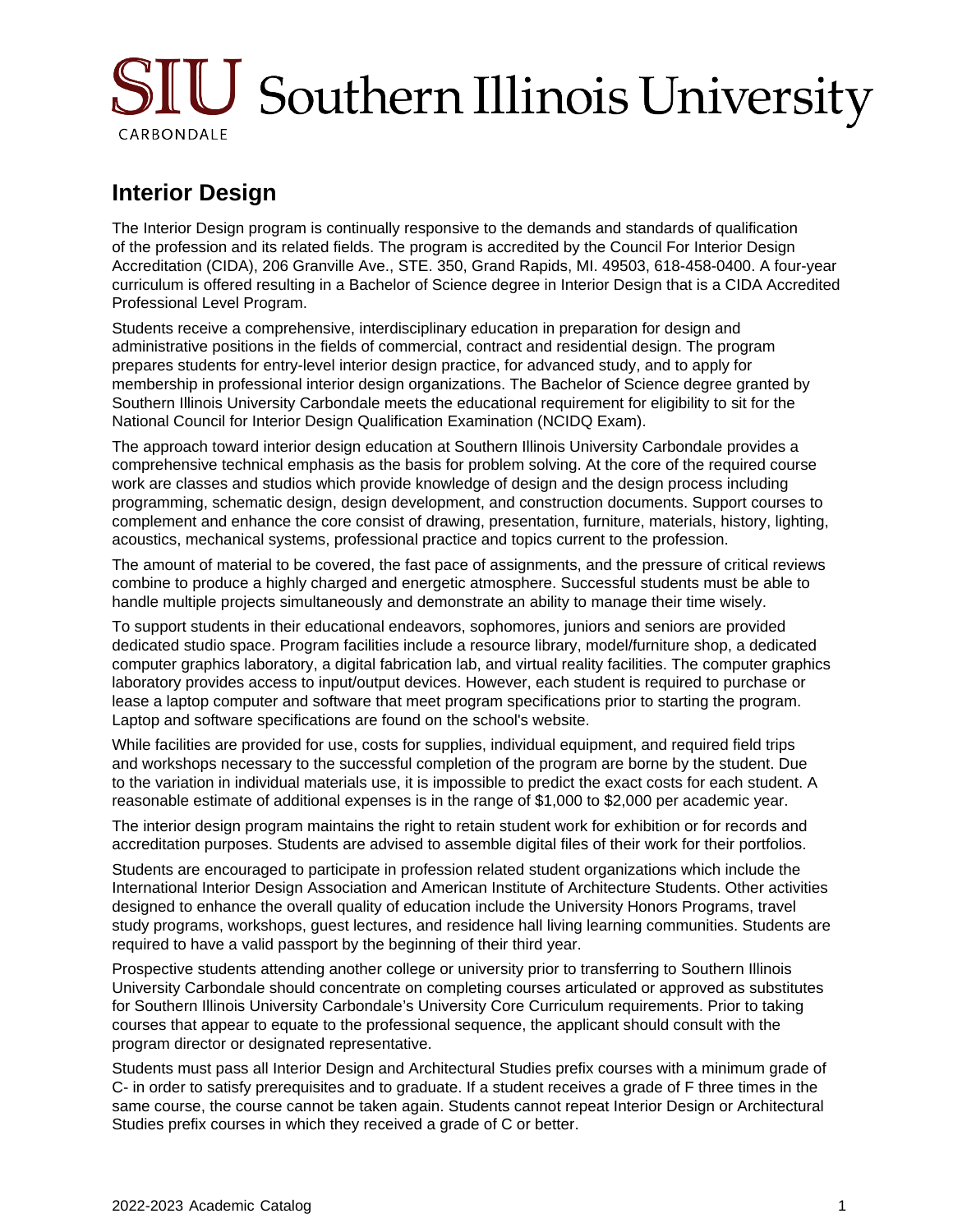| <b>Degree Requirements</b>                                                                                                                                                                                   | <b>Credit Hours</b> |
|--------------------------------------------------------------------------------------------------------------------------------------------------------------------------------------------------------------|---------------------|
| University Core Curriculum Requirements                                                                                                                                                                      | 39                  |
| <b>Foundational Skills</b>                                                                                                                                                                                   | 13                  |
| <b>UNIV 101</b>                                                                                                                                                                                              | 1                   |
| <b>CMST 101</b>                                                                                                                                                                                              | 3                   |
| ENGL 101, ENGL 102                                                                                                                                                                                           | 6                   |
| MATH 111 <sup>1</sup>                                                                                                                                                                                        | 3                   |
| <b>Disciplinary Studies</b>                                                                                                                                                                                  | 23                  |
| Fine Arts (ID 231 or ID 232)                                                                                                                                                                                 | 3                   |
| Human Health                                                                                                                                                                                                 | $\overline{2}$      |
| Humanities (HIST 101A and HIST 101B)                                                                                                                                                                         | 6                   |
| Physical Science (PHYS 101)                                                                                                                                                                                  | 3                   |
| Life Science                                                                                                                                                                                                 | 3                   |
| Social Science                                                                                                                                                                                               | 6                   |
| Integrative Studies (Multicultural/Diversity)                                                                                                                                                                | 3                   |
| Requirements for Major                                                                                                                                                                                       | $(15)+81$           |
| AD 207A, AD 207B, or AD 207C                                                                                                                                                                                 | 3                   |
| <b>HIST 101A</b>                                                                                                                                                                                             | (3)                 |
| <b>HIST 101B</b>                                                                                                                                                                                             | (3)                 |
| <b>MATH 111</b>                                                                                                                                                                                              | $(3)+1$             |
| <b>PHYS 101</b>                                                                                                                                                                                              | (3)                 |
| ID 121, ID 122, ID 231, ID 232, ID 242, ID 251, ID 252, ID<br>271, ID 331, ID 341, ID 351, ID 361, ID 372, ID 374, ID<br>391, ID 392, ID 432, ID 451, ID 471, ID 481, ID 482, ID<br>491, ID 492 <sup>2</sup> | $3+(77)$            |

## **Bachelor of Science (B.S.) in Interior Design Degree Requirements**

Total 120

 $1$  MATH 108 and MATH 109 substitute for MATH 111.